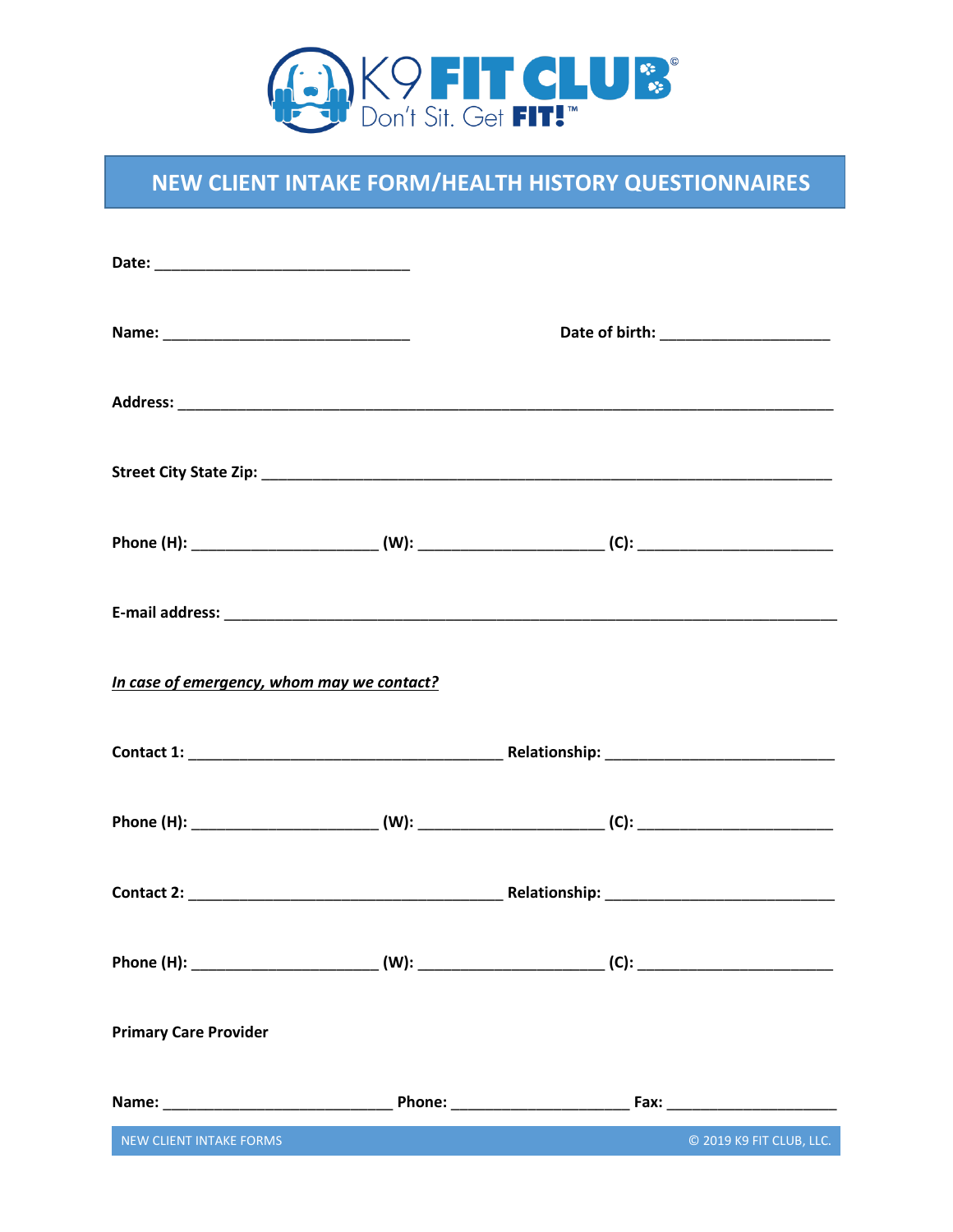### **PLEASE ANSWER THE FOLLOWING: PAST/PRESENT HISTORY**

\_\_\_\_\_\_\_\_\_\_\_\_\_\_\_\_\_\_\_\_\_\_\_\_\_\_\_\_\_\_\_\_\_\_\_\_\_\_\_\_\_\_\_\_\_\_\_\_\_\_\_\_\_\_\_\_\_\_\_\_\_\_\_\_\_\_\_\_\_\_\_\_\_\_\_\_\_

### *Have you had OR do you presently have any of the following conditions? (Check if yes.)*

- $\Box$  Rheumatic fever
- $\square$  Recent operation
- $\Box$  Edema (swelling of ankles)
- $\Box$  High blood pressure
- $\Box$  Injury to back or knees

*If yes, please explain:* \_\_\_\_\_\_\_\_\_\_\_\_\_\_\_\_\_\_\_\_\_\_\_\_\_\_\_\_\_\_\_\_\_\_\_\_\_\_\_\_\_\_\_\_\_\_\_\_\_\_\_\_\_\_\_\_\_\_\_

- $\square$  Low blood pressure
- $\square$  Seizures
- $\square$  Lung disease
- $\Box$  Heart attack
- $\Box$  Fainting or dizziness with or without physical exertion
- □ Diabetes
- $\Box$  High cholesterol
- $\Box$  Orthopnea (the need to sit up to breathe comfortably) or paroxysmal (sudden, unexpected attack) nocturnal
- $\square$  Dyspnea (shortness of breath at night)
- $\square$  Shortness of breath at rest or with mild exertion
- $\square$  Chest pains
- $\Box$  Palpitations or tachycardia (unusually strong or rapid heartbeat)
- $\Box$  Intermittent claudication (calf cramping)
- $\Box$  Pain, discomfort in the chest, neck, jaw, arms, or other areas with or without physical exertion
- $\Box$  Known heart murmur
- $\Box$  Unusual fatigue or shortness of breath with usual activities
- $\Box$  Temporary loss of visual acuity or speech, or short-term numbness or weakness in one side, arm, or leg of your body

\_\_\_\_\_\_\_\_\_\_\_\_\_\_\_\_\_\_\_\_\_\_\_\_\_\_\_\_\_\_\_\_\_\_\_\_\_\_\_\_\_\_\_\_\_\_\_\_\_\_\_\_\_\_\_\_\_\_\_\_\_\_\_\_\_\_\_\_\_\_\_\_\_\_\_\_\_

 $\square$  Other

*If yes, please explain:* \_\_\_\_\_\_\_\_\_\_\_\_\_\_\_\_\_\_\_\_\_\_\_\_\_\_\_\_\_\_\_\_\_\_\_\_\_\_\_\_\_\_\_\_\_\_\_\_\_\_\_\_\_\_\_\_\_\_\_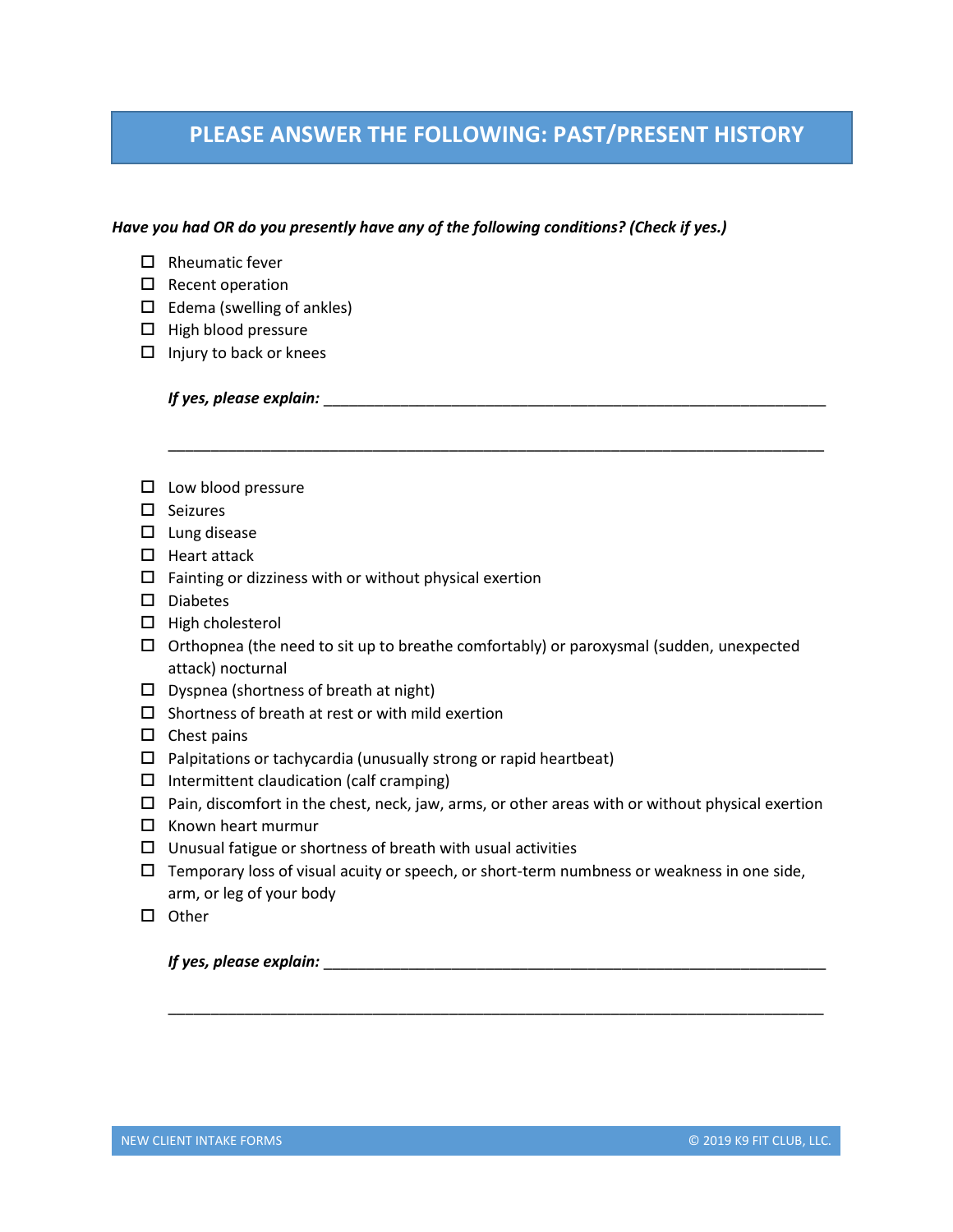## **PLEASE ANSWER THE FOLLOWING: FAMILY HISTORY**

### *Have any of your first-degree relatives (parent, sibling, or child) experienced the following conditions? (Check if yes.)*

\_\_\_\_\_\_\_\_\_\_\_\_\_\_\_\_\_\_\_\_\_\_\_\_\_\_\_\_\_\_\_\_\_\_\_\_\_\_\_\_\_\_\_\_\_\_\_\_\_\_\_\_\_\_\_\_\_\_\_\_\_\_\_\_\_\_\_\_\_\_\_\_\_\_\_\_\_

\_\_\_\_\_\_\_\_\_\_\_\_\_\_\_\_\_\_\_\_\_\_\_\_\_\_\_\_\_\_\_\_\_\_\_\_\_\_\_\_\_\_\_\_\_\_\_\_\_\_\_\_\_\_\_\_\_\_\_\_\_\_\_\_\_\_\_\_\_\_\_\_\_\_\_\_\_

*In addition, please identify at what age the condition occurred at the bottom in the notes section.*

- $\Box$  Heart arrhythmia
- $\Box$  Heart attack
- $\Box$  Heart operation
- $\square$  Congenital heart disease
- $\square$  Premature death before age 50
- $\square$  Significant disability secondary to a heart condition
- Marfan syndrome
- $\Box$  High blood pressure
- $\Box$  High cholesterol
- Diabetes
- $\square$  Other major illness

*If yes, please explain:* \_\_\_\_\_\_\_\_\_\_\_\_\_\_\_\_\_\_\_\_\_\_\_\_\_\_\_\_\_\_\_\_\_\_\_\_\_\_\_\_\_\_\_\_\_\_\_\_\_\_\_\_\_\_\_\_\_\_\_

*Additional Notes:* \_\_\_\_\_\_\_\_\_\_\_\_\_\_\_\_\_\_\_\_\_\_\_\_\_\_\_\_\_\_\_\_\_\_\_\_\_\_\_\_\_\_\_\_\_\_\_\_\_\_\_\_\_\_\_\_\_\_\_\_\_\_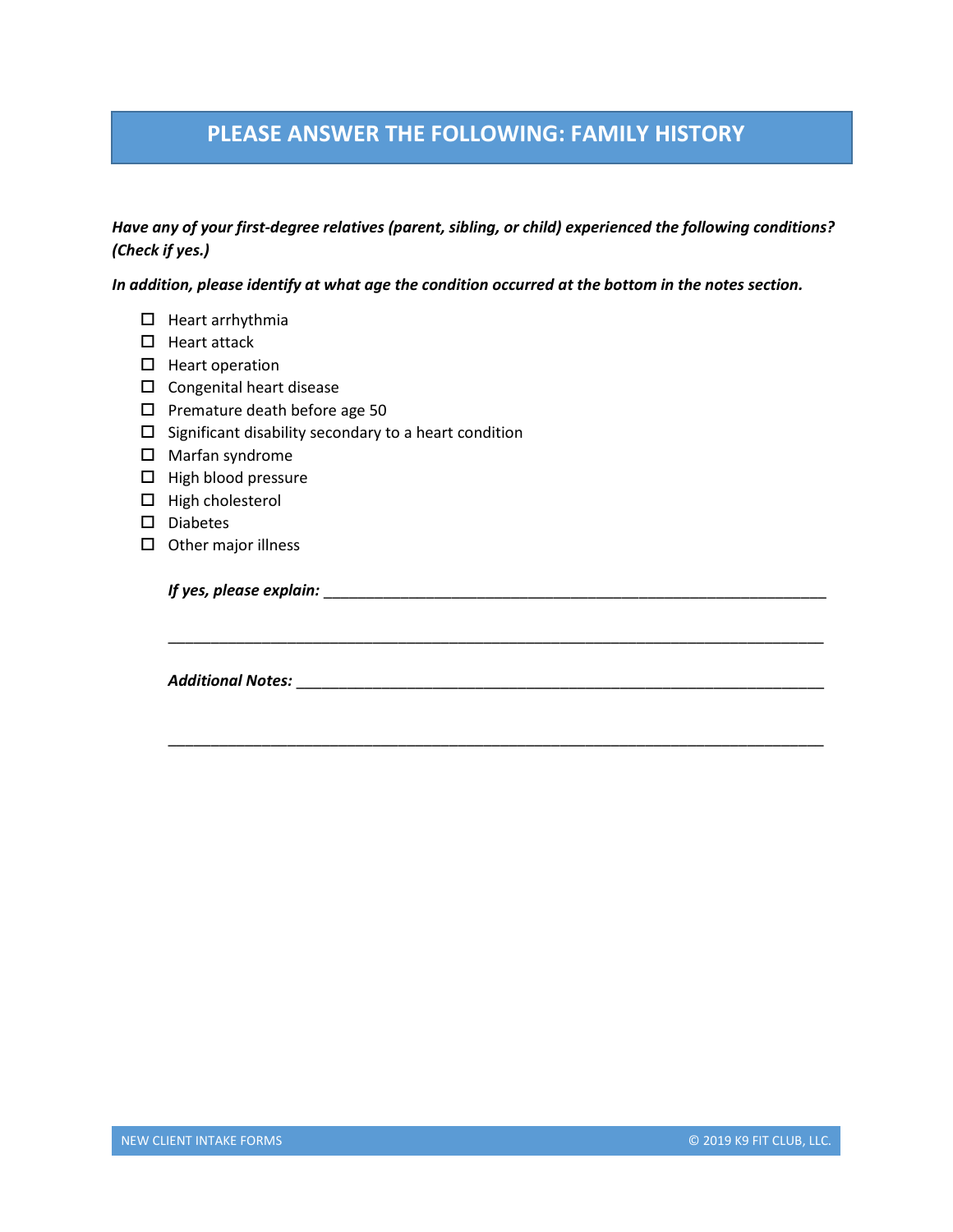## **PHYSICAL ACTIVITY READINESS QUESTIONNAIRE (PAR-Q)\***

|                | <b>Questions</b>                                                      | <b>Yes</b> | <b>No</b> |
|----------------|-----------------------------------------------------------------------|------------|-----------|
| 1              | Has your doctor ever said that you have a heart                       |            |           |
|                | condition and that you should only perform                            |            |           |
|                | physical activity recommended by a doctor?                            |            |           |
| $\overline{2}$ | Do you feel pain in your chest when you perform<br>physical activity? |            |           |
| 3              | In the past month, have you had chest pain                            |            |           |
|                | when you were not performing any physical                             |            |           |
|                | activity?                                                             |            |           |
| 4              | Do you lose your balance because of dizziness or                      |            |           |
|                | do you ever lose consciousness?                                       |            |           |
| 5              | Do you have a muscle, bone, joint or back                             |            |           |
|                | problem that could be made worse or                                   |            |           |
|                | aggravated by exercise or a change in your                            |            |           |
|                | physical activity?                                                    |            |           |
| 6              | Is your doctor currently prescribing any                              |            |           |
|                | medication for your blood pressure or for a heart                     |            |           |
|                | condition?                                                            |            |           |
| 7              | Do you know of ANY other reason why you                               |            |           |
|                | should not engage in physical activity such as                        |            |           |
|                | (but not limited to) a fitness training program, a                    |            |           |
|                | fitness training program for client/dog, fitness                      |            |           |
|                | assessment or nutritional program?                                    |            |           |

*\*If you answer "Yes" to one or more of the above questions, consult your physician before engaging in physical activity. Tell your physician which questions you answered "Yes" to. After a medical evaluation, seek advice from your physician on what type of activity is suitable for your current condition. Written, signed approval will be required from your physician prior to starting a fitness program with K9 Fit Club LLC. The written approval will need to list all exercise restrictions*.

**I understand that by signing below I am acknowledging that I have read all of the above questions and paragraph following those questions, and answered honestly. I also understand and acknowledge that answering "yes" to any of the above answers requires a consult with my physician prior to engaging in any physical activity. I will also need written signed approval from my physician with a list of any exercise restrictions (if any) before taking part in any K9 Fit Club Fitness activities**.

*Client Name (Printed):*  $\blacksquare$ 

| Date: |
|-------|
|-------|

*Client Name (Signature): \_\_\_\_\_\_\_\_\_\_\_\_\_\_\_\_\_\_\_\_\_\_\_\_\_\_\_\_\_\_\_* 

NEW CLIENT INTAKE FORMS © 2019 K9 FIT CLUB, LLC.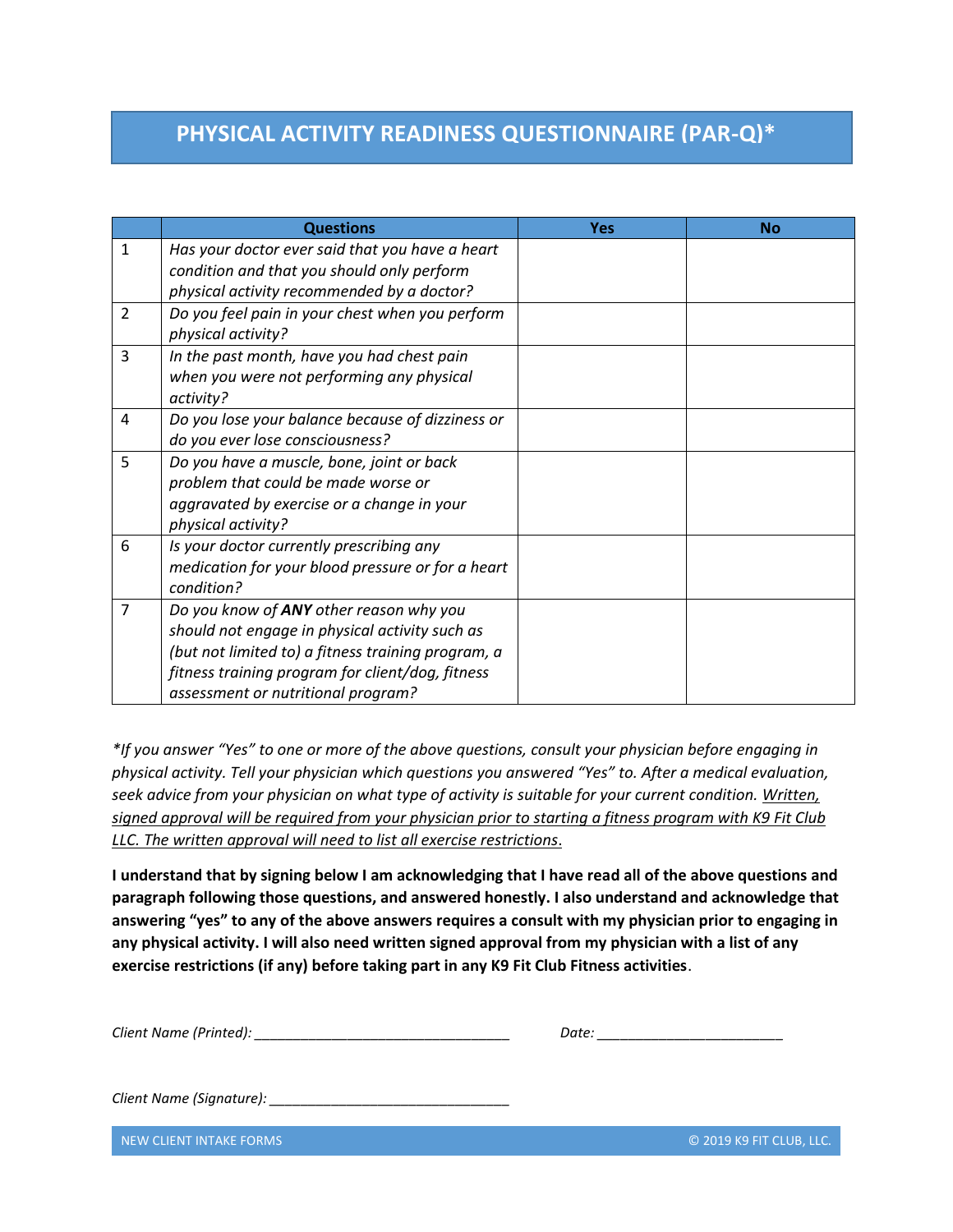## **ACTIVITY & LIFESTYLE HISTORY**

|    | 1. How were you referred to this program? (Please be specific)                                                     |
|----|--------------------------------------------------------------------------------------------------------------------|
|    |                                                                                                                    |
| 2. | Why are you enrolling in this program? (Please be specific)                                                        |
|    |                                                                                                                    |
|    | 3. Are you presently employed? YES □ NO □                                                                          |
| 4. | What is your present occupational position?                                                                        |
|    | Name of company:                                                                                                   |
|    | On a scale from 0-10, with 0 equal to none and 10 equal to extreme, how would you rate your<br>daily stress level? |
|    | 2 3 4 5 6 7 8<br>$1 \quad \blacksquare$<br>9<br>10<br>0                                                            |
| 5. | Have you worked with a personal trainer before? YES $\square$ NO $\square$                                         |
| 6. | What was the date of your last physical examination performed by a physician?                                      |
|    | 7. Do you participate in a regular exercise program at this time? YES $\square$ NO $\square$                       |
|    | If yes, briefly describe:                                                                                          |
|    |                                                                                                                    |
|    |                                                                                                                    |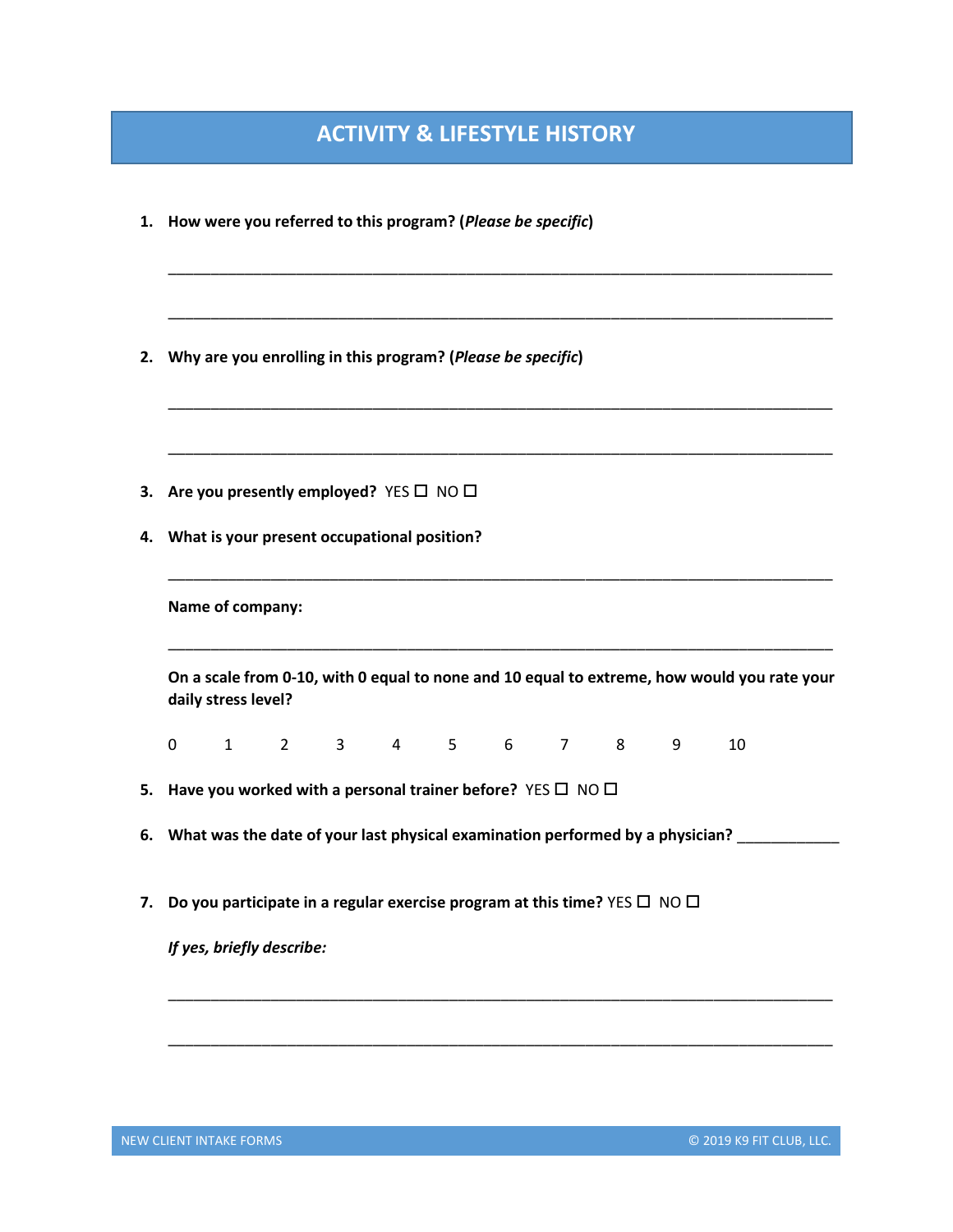**8. What are your desired days and times for classes or private sessions? (***Select all that apply***)**

M T W TH F S S

- Morning: 6am-10am
- □ Afternoon: 12pm-3pm
- Evening: 5pm-8pm

### **9. What type of classes are you most interested in?** *(Select all that apply)*

- $\square$  Private human instruction
- $\Box$  Human group classes
- $\square$  Private canine instruction
- $\square$  Canine group classes
- $\square$  Private human/canine instruction
- $\Box$  Human/canine group classes
- **10.** Do you smoke?  $YES \square \square \square$  *If yes, how much per day and what was your age when you started?*

**Amount per day:** \_\_\_\_\_\_ **Age:** \_\_\_\_\_\_

**11. Do you follow or have you recently followed any specific dietary intake plan, and in general how do you feel about your nutritional habits?**

\_\_\_\_\_\_\_\_\_\_\_\_\_\_\_\_\_\_\_\_\_\_\_\_\_\_\_\_\_\_\_\_\_\_\_\_\_\_\_\_\_\_\_\_\_\_\_\_\_\_\_\_\_\_\_\_\_\_\_\_\_\_\_\_\_\_\_\_\_\_\_\_\_\_\_\_\_\_

\_\_\_\_\_\_\_\_\_\_\_\_\_\_\_\_\_\_\_\_\_\_\_\_\_\_\_\_\_\_\_\_\_\_\_\_\_\_\_\_\_\_\_\_\_\_\_\_\_\_\_\_\_\_\_\_\_\_\_\_\_\_\_\_\_\_\_\_\_\_\_\_\_\_\_\_\_\_

\_\_\_\_\_\_\_\_\_\_\_\_\_\_\_\_\_\_\_\_\_\_\_\_\_\_\_\_\_\_\_\_\_\_\_\_\_\_\_\_\_\_\_\_\_\_\_\_\_\_\_\_\_\_\_\_\_\_\_\_\_\_\_\_\_\_\_\_\_\_\_\_\_\_\_\_\_\_

\_\_\_\_\_\_\_\_\_\_\_\_\_\_\_\_\_\_\_\_\_\_\_\_\_\_\_\_\_\_\_\_\_\_\_\_\_\_\_\_\_\_\_\_\_\_\_\_\_\_\_\_\_\_\_\_\_\_\_\_\_\_\_\_\_\_\_\_\_\_\_\_\_\_\_\_\_\_

\_\_\_\_\_\_\_\_\_\_\_\_\_\_\_\_\_\_\_\_\_\_\_\_\_\_\_\_\_\_\_\_\_\_\_\_\_\_\_\_\_\_\_\_\_\_\_\_\_\_\_\_\_\_\_\_\_\_\_\_\_\_\_\_\_\_\_\_\_\_\_\_\_\_\_\_\_\_

\_\_\_\_\_\_\_\_\_\_\_\_\_\_\_\_\_\_\_\_\_\_\_\_\_\_\_\_\_\_\_\_\_\_\_\_\_\_\_\_\_\_\_\_\_\_\_\_\_\_\_\_\_\_\_\_\_\_\_\_\_\_\_\_\_\_\_\_\_\_\_\_\_\_\_\_\_\_

- **12. List any medications you are presently taking**.
- **13. List in order your personal health and fitness objectives.**